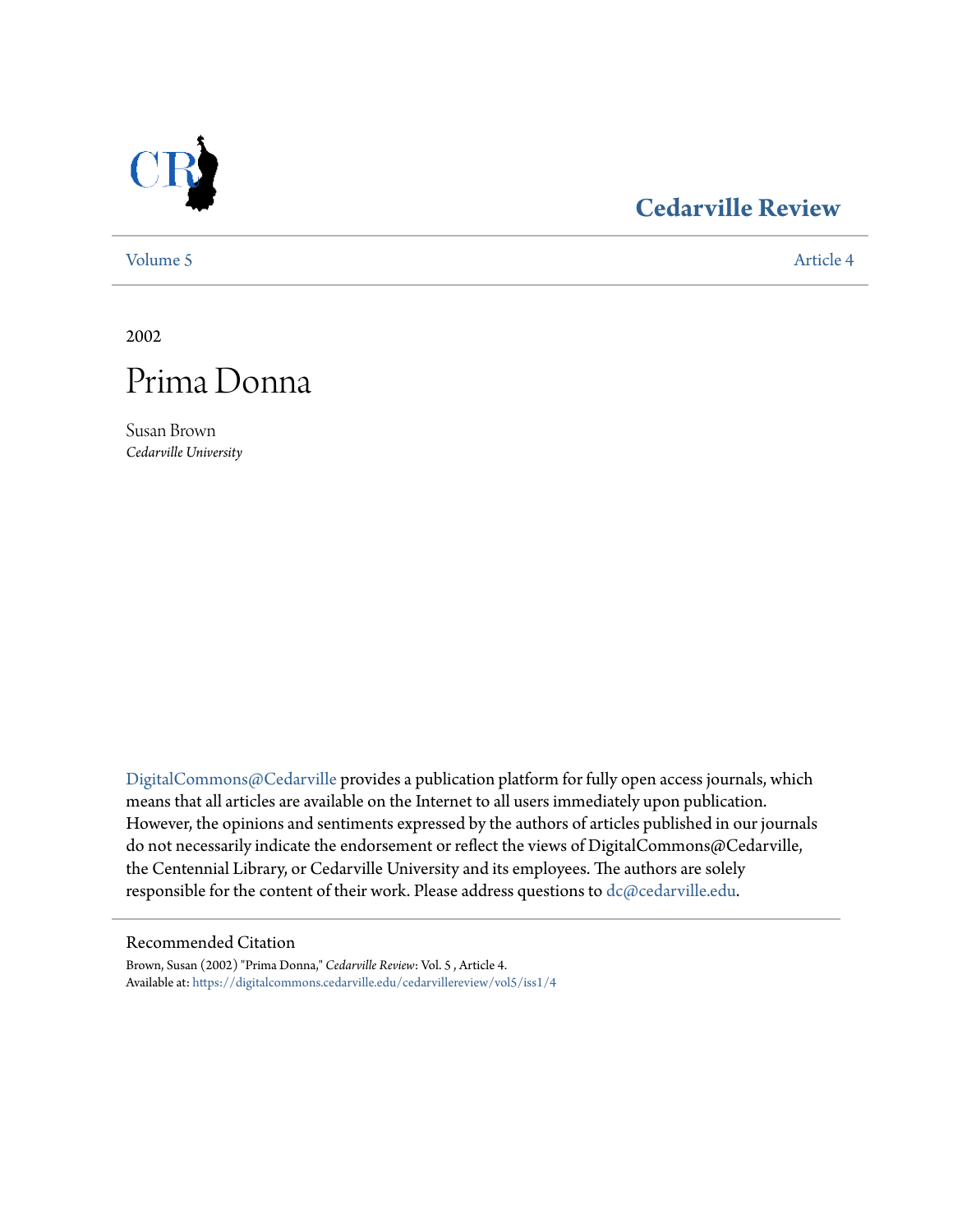## Prima Donna

Browse the contents of [this issue](https://digitalcommons.cedarville.edu/cedarvillereview/vol5/iss1) of *Cedarville Review*.

### **Creative Commons License**  $\bigcirc$   $\circ$

This work is licensed under a [Creative Commons Attribution-Noncommercial-No Derivative Works 4.0](http://creativecommons.org/licenses/by-nc-nd/4.0/) [License.](http://creativecommons.org/licenses/by-nc-nd/4.0/)

### **About the Contributor (Optional)** Susan Brown is a junior English major. Susan's piece was inspired by a trip to Italy in summer '01.

Follow this and additional works at: [https://digitalcommons.cedarville.edu/cedarvillereview](https://digitalcommons.cedarville.edu/cedarvillereview?utm_source=digitalcommons.cedarville.edu%2Fcedarvillereview%2Fvol5%2Fiss1%2F4&utm_medium=PDF&utm_campaign=PDFCoverPages)

Part of the <u>[Nonfiction Commons](http://network.bepress.com/hgg/discipline/1152?utm_source=digitalcommons.cedarville.edu%2Fcedarvillereview%2Fvol5%2Fiss1%2F4&utm_medium=PDF&utm_campaign=PDFCoverPages)</u>